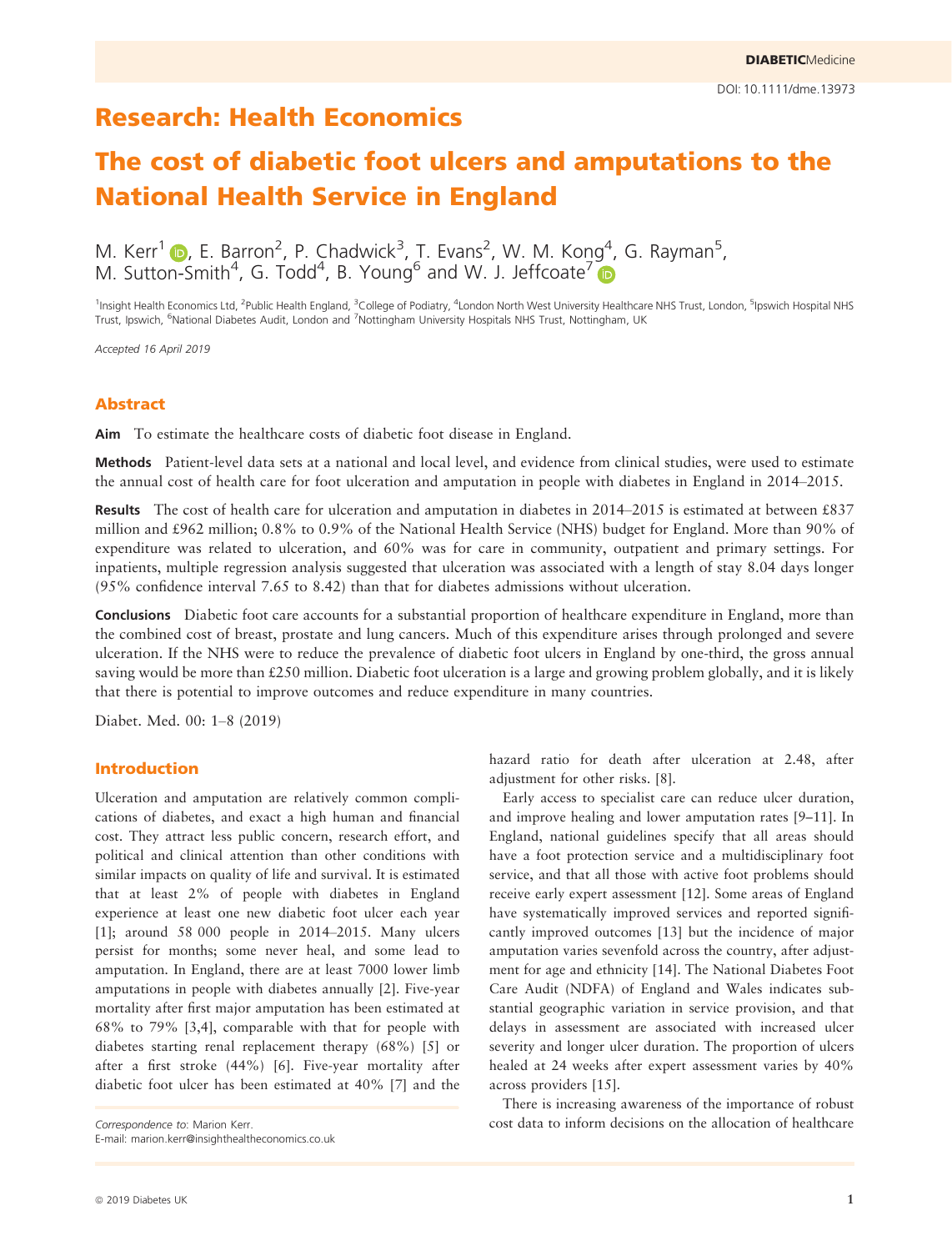## What's new?

- At least 2% of people with diabetes experience new foot ulcers annually, and one in 400 undergoes amputation.
- The cost of diabetic foot disease in England is almost 1% of the health service budget.
- More than 90% of these costs are for ulcer care.
- It is hoped that knowledge of human and financial costs will increase research effort, clinical attention and compliance with national guidance, to improve ulcer healing rates and reduce amputations.

budgets. However, national data to support population-level expenditure estimates are rarely available. The existence of a national health service in England, and of consistent national data sets covering large areas of care, supports estimation of aggregate costs for some aspects of care. However, much diabetic foot care is provided in community settings such as podiatry and district nursing, where patient-level and diagnosis-specific data are generally not available. The absence of routine data in this area, and the resulting ignorance of resource use and costs, arguably contributes to the relative neglect of this serious and common complication of diabetes. In this article, we seek to address this problem, using national patient-level data sets to estimate inpatient activity and costs, and supplementing these with local and study data for activity in other settings.

We previously published estimates of the cost of diabetic foot care in England in 2010–2011 [16]. Since then, diabetes prevalence has increased, foot care services have changed in many parts of the country and the NDFA has greatly increased our understanding of ulcer care delivery and outcomes. We have also gained access to improved data for aspects of care not included in national data sets. In this article, we provide new estimates of the direct clinical cost of diabetic foot ulcers from the perspective of the National Health Service (NHS) in England.

# Methods

A prevalence-based, attributable cost of illness study was undertaken to estimate the cost to the NHS in England of diabetic foot disease in 2014–2015. Annual activity levels and costs were estimated for inpatient care for ulceration and amputation, community, outpatient and primary care for ulceration, and prosthetic, physiotherapy and wheelchair provision after amputation.

Hospital Episode Statistics (HES) for England were used to identify relevant inpatient activity, and the cost of this activity was estimated using national NHS tariffs and Reference Costs. In other areas, activity was estimated using data from individual hospitals. Clinic attendance, imaging and wheelchair costs were taken from NHS Reference Costs [17], costs for professional time for dressing changes from Personal Social Services Research Unit (PSSRU) unit costs of health and social care [18], and medication costs from the British National Formulary [19]. All costs are expressed in 2014–2015 UK pounds. Inflation adjustments were made using the PSSRU Hospital and Community Health Services Pay and Prices Index [18]. Cost sources are summarized in Table 1.

## Inpatient care

HES data for 2014–2015, supplied by NHS Digital, were searched to identify all admissions in England with a diabetes diagnosis code (International Classification of Diseases-10 codes E10–14) and diagnosis or procedure codes related to foot disease or amputation. Trauma-related amputations were excluded.

Most inpatient admissions in the NHS in England are reimbursed using national tariffs assigned to Healthcare Resource Groups (HRGs). An HRG is a grouping of clinically similar treatments that are also considered similar in cost. Clinical advisers identified the HRGs likely to identify admissions specific to ulceration (if the admission included a foot ulcer-specific diagnosis or procedure code). For admissions grouped to these HRGs, and for all amputation admissions, the cost of the admission was estimated using national tariffs [20]. Further details are given in Tables S1–S4.

People with diabetes who are admitted to hospital for treatment unrelated to the foot often also have foot ulcers, and these admissions will generally be grouped to HRGs unrelated to foot care. For these admissions, costs were estimated only for excess length of stay, relative to diabetes admissions without foot disease. Extended estimating equation (EEE) multiple regression was used to estimate the association between foot disease and length of stay in these admissions, adjusting for age, gender, admission method (elective or emergency) and specialty type (surgical or nonsurgical) [21]. Analysis was performed in Stata 14.1. The unit cost of an inpatient day for a person with diabetic foot disease was estimated at £376, based on the weighted mean cost of an inpatient day in HRGs KB03A-B (Diabetes with Lower Limb Complications) in NHS Reference Costs [22].

#### Community, outpatient and primary care for ulceration

Local data were used to estimate the weekly costs of care in community, outpatient and primary settings, and the outputs were combined with estimates of diabetic foot ulcer prevalence to estimate annual costs.

Studies suggest that resource use is related to ulcer severity [15,23,24]. Costs were therefore estimated for two subgroups, A and B. Group A was defined as people who have ulcers with no infection or relatively mild infection, and who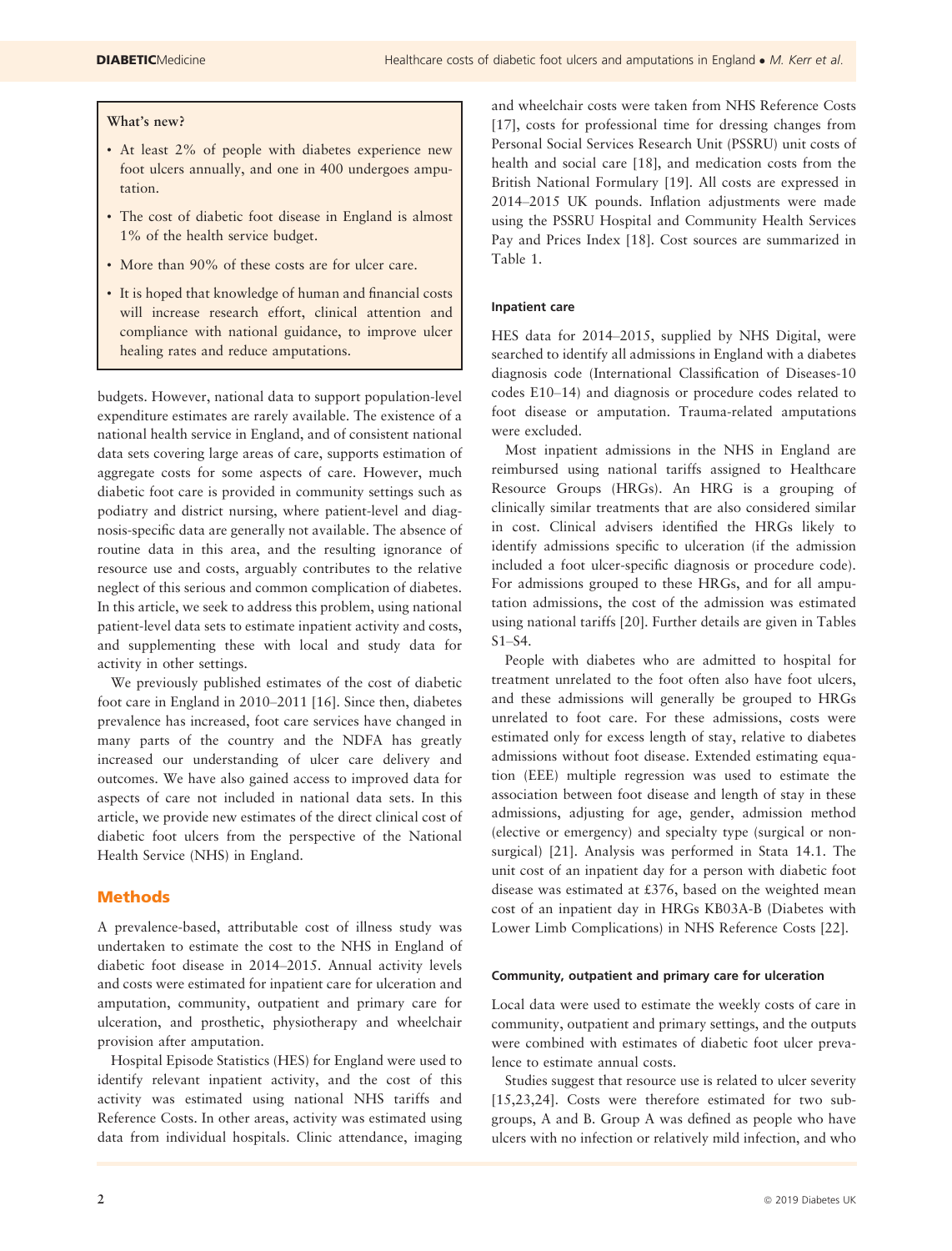#### Table 1 Resource use and unit cost sources

|                       |                                                   | Resource use                                                                                               | Unit costs                                                                                                                |
|-----------------------|---------------------------------------------------|------------------------------------------------------------------------------------------------------------|---------------------------------------------------------------------------------------------------------------------------|
| Inpatient care        | Foot ulcer- or amputation-<br>specific admissions | Hospital Episode Statistics 2014–2015                                                                      | National tariffs [20]                                                                                                     |
|                       | Excess bed days in other<br>admissions            | Regression analysis                                                                                        | NHS Reference Costs [17]                                                                                                  |
| Community, outpatient | Clinic attendances                                | Group A, Jeffcoate                                                                                         | NHS Reference Costs [17]                                                                                                  |
| and primary care      | Professional time for dressing<br>changes         | et al. [25]; Group B. LNWUH                                                                                | <b>PSSRU</b> [18]                                                                                                         |
|                       | Prescribing                                       |                                                                                                            | <b>BNF</b> [19]                                                                                                           |
|                       | Offloading                                        |                                                                                                            | <b>LNWUH</b>                                                                                                              |
| Post-amputation       | Physiotherapy                                     | <b>RNOH</b>                                                                                                | NHS Reference Costs [17]                                                                                                  |
| care                  | Prosthetic provision and<br>care                  | <b>RNOH</b>                                                                                                | <b>RNOH</b>                                                                                                               |
|                       | Wheelchairs                                       | Based on assumption that<br>50% of patients undergoing<br>major or minor amputation receive<br>wheelchairs | NHS Reference Costs [17]                                                                                                  |
|                       | NHS transport                                     | Based on assumption that NHS<br>transport provided for 50% of<br>physiotherapy attendances                 | NHS Reference Costs 2010-2011<br>(as transport costs were not<br>provided in $2014 - 2015$ ),<br>inflation adjusted [22]. |

BNF, British National Formulary; LNWUH, London North West University Healthcare NHS Trust, NHS, National Health Service; PSSRU, Personal Social Services Research Unit; RNOH, Royal National Orthopaedic Hospital NHS Trust.

do not have peripheral arterial disease or osteomyelitis. This was taken to be equivalent to a SINBAD (site, ischaemia, neuropathy, bacterial infection, area and depth) score of  $\leq 2$ [24]. Group B have ulceration with a SINBAD score of  $\geq$  3.

The mean weekly cost of ulcer care for people in Group A was estimated using data gathered from nine UK foot clinics participating in a prospective randomized controlled trial of dressing preparations [25]. People with ulcers extending to the tendon, periosteum or bone, or with osteomyelitis at recruitment, were excluded. Patient diaries and clinic records provided details of professional time, prescribing, off-loading and dressings. For this study, we calculated costs for professional time for dressing changes, prescribing and offloading, using the original resource use data, and 2014–2015 costs. For clinic attendances the original cost estimates, taken from NHS Reference Costs, were updated for inflation.

Weekly costs for people in Group B were estimated from data supplied by London North West University Healthcare NHS Trust, which also provided data on resource use for all people presenting with diabetes and ulcers with a SINBAD score  $\geq$  3 between 1 April 2014 and 31 March 2015. People with Charcot foot were excluded. Individuals were followed to the end of treatment or for 12 months, whichever came first. Patient records were examined retrospectively to provide data on clinic attendances, prescribing, imaging, orthotics, casts, domiciliary rehabilitation, NHS transport and treatment duration. Mean weekly costs for these elements of care were estimated for each person. Marginal weekly district nurse resource use for dressing changes was estimated for a subgroup. The trust reviewed foot clinic expenditure on dressings and other consumables over a 3month period, estimated mean weekly expenditure, and used the proportion of clinic attendances that were for diabetes and ulcers with SINBAD score  $\geq$  3 (83%) to apportion costs to this group (Table 2).

There is uncertainty regarding diabetic foot ulcer prevalence in England; there is no national diabetic foot ulcer register. National audits in Scotland in 2010 and 2015 have indicated that between 2% and 2.5% of the diabetes population has active foot ulceration at any given time ([26] and GP Leese, personal communication). We have used these estimates here as a proxy for prevalence in England.

Table 2 Group B estimated unit costs

| Resource use                                            | Estimated unit cost             |  |
|---------------------------------------------------------|---------------------------------|--|
| Non-consultant-led clinic                               | First attendance £154;          |  |
| attendance (including nurse or<br>podiatrist visits)    | Follow-up attendance<br>£116    |  |
| Consultant-led clinic attendance                        | First attendance £253;          |  |
|                                                         | Follow-up attendance            |  |
|                                                         | £178                            |  |
| <b>MRI</b>                                              | £138                            |  |
| Nuclear bone scan                                       | £206                            |  |
| Angiogram                                               | £374                            |  |
| Prescribing                                             | Drug- and quantity-<br>specific |  |
| District nurse visits                                   | £25 for 20 min                  |  |
| Domiciliary rehabilitation                              | £29 for $30 \text{ min}$        |  |
| NHS Transport                                           | £13                             |  |
| Orthotics                                               | Device-specific                 |  |
| Dressings and other consumables<br>per patient per week | f.3                             |  |

MRI, magnetic resonance imaging.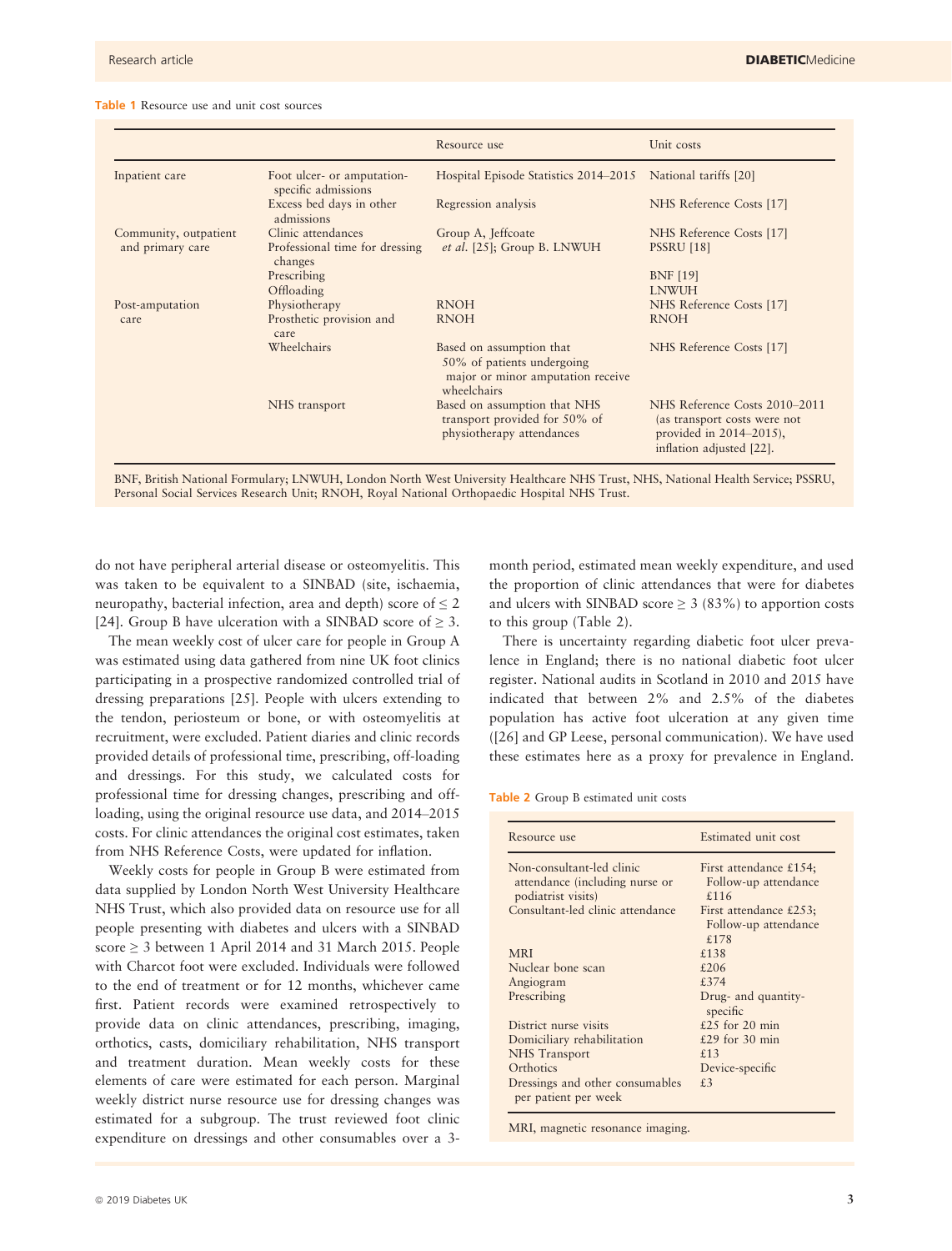The number of people with diabetic foot ulcers in any given week was estimated by applying these point prevalence estimates to the number of patients on the national general practice diabetes register for England in 2014–2015 [27].

The NDFA reported that, of 22 000 ulcer episodes in England and Wales in 2014–2017, 46% had a SINBAD score  $\geq$  3 at first expert assessment [15]. In our base case analysis, we assume that 46% of those with active prevalent diabetic foot ulcers have a SINBAD score  $\geq 3$ .

#### Post-amputation care

Costs were estimated for prosthetics, physiotherapy and wheelchair provision after amputation. Based on data from the United National Institute for Prosthetics and Orthotics Development [28] and the National Diabetes Audit [29], we estimated that 29% of people with diabetes who undergo major amputation are referred to prosthetic services. Further details are given in (Table S5).

The Royal National Orthopaedic Hospital NHS Trust in London provided unit costs for prosthesis provision and associated care, and details of the mean number of physiotherapy sessions after major and minor amputation. It was assumed that NHS transport is provided for 50% of physiotherapy sessions and that wheelchairs are provided for 50% of people who undergo amputation.

#### Sensitivity analyses

One-way deterministic sensitivity analyses were undertaken to estimate the impact of uncertainty on cost estimates. The proportion of prevalent ulcers that are severe may be higher than our estimate, which is taken from NDFA. The NDFA records ulcer severity at first expert assessment. It is known that mean time to healing is longer for severe ulcers, and the risk of non-healing increases with ulcer severity. In sensitivity analysis we model the cost impact if 50% and 60%, respectively, of prevalent ulcers are severe.

There is also substantial variation in individual-level costs for severe ulcer care. We model the impact on total costs if mean per person costs for Group B were at the upper and lower bounds, respectively, of the 95% confidence intervals (CI). We also model the impact on total costs if Group A

costs were 20% above and below our base case estimate. For inpatient care, we model the impact on costs of counting only excess bed day costs (based on our regression results) for all ulcer admissions. We also model the impact of ulcer prevalence of 3% in the diabetes population.

## **Results**

#### Inpatient care

HES recorded 96 492 admissions with diabetes and foot ulcer or amputation codes in 2014–2015; 6.3% of all admissions with a diabetes diagnosis code. Of these, 7407 included codes for amputation or procedures on amputation stumps, and 89 085 included ulceration codes without amputation. The tariff price of admissions involving nontraumatic amputation or procedures on amputation stumps in diabetes was £43.80 million. Of admissions with diabetes and foot disease without amputation, 38 290 were grouped to HRGs related to foot care. The tariff price of these admissions was £125.48 million.

Of the 50 795 admissions with diabetes and ulceration grouped to HRGs unrelated to foot care, 2652 were elective day cases, which were excluded from the analysis. The mean (95% CI) length of stay for admissions with ulcers grouped to non-ulcer-specific HRGs was 16.58 (16.54–16.62) days, compared with 7.46 (7.45–7.46) days in diabetes admissions without ulceration. The results of the EEE regression analysis suggest that ulceration was associated with a length of stay that was 8.04 days longer (95% CI 7.65 to 8.42) relative to that for people with diabetes and no ulceration (Table 3). The cost of excess bed days for people with foot disease in admissions grouped to non-foot-care HRGs is estimated at £145.45 million. The total cost of inpatient care is estimated at £314.73 million (Table 4).

#### Community, outpatient and primary care for ulceration

For Group A, data were provided for 317 individuals for up to 24 weeks of care. Adjusting for healing and withdrawals, mean treatment duration during the study period was estimated at 14.26 weeks. Mean costs per week of treatment were estimated at £68.45 for dressings, professional time and medications, and £10.69 for off-loading.

Table 3 Extended estimating equation regression results summary

| Variable            | Estimated incremental effect<br>on length of stay (days) | Lower confidence<br>interval $(95\%)$ | Upper confidence<br>interval $(95\%)$ | $P$ -value  |
|---------------------|----------------------------------------------------------|---------------------------------------|---------------------------------------|-------------|
| Foot ulcer          | 8.04                                                     | 7.65                                  | 8.42                                  | ${}< 0.001$ |
| Emergency admission | 1.59                                                     | 1.45                                  | 1.73                                  | ${}< 0.001$ |
| Year of age         | 0.11                                                     | 0.10                                  | 0.12                                  | ${}< 0.001$ |
| Male                | 0.44                                                     | 0.38                                  | 0.50                                  | ${}< 0.001$ |
| Surgical admission  | 0.85                                                     | 0.76                                  | 0.95                                  | ${}< 0.001$ |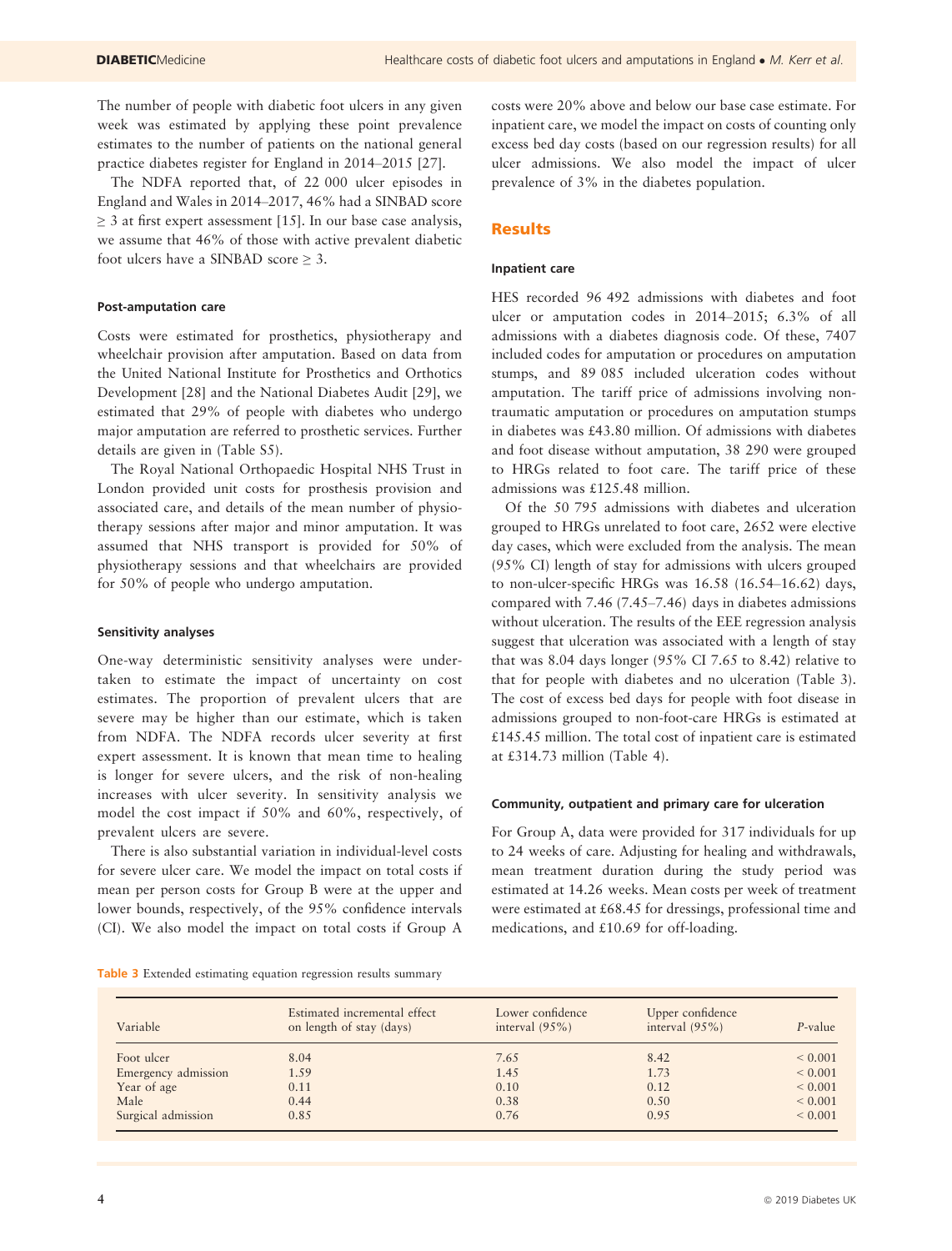For Group B, data from London North West University Healthcare NHS Trust indicate that, between 1 April 2014 and 31 March 2015, 66 people presented with diabetes and ulcers with a SINBAD score > 3. One person was excluded because care was shared with another trust, and no data were available for care at the other trust. For the 65 remaining people, mean treatment duration was 34.38 weeks (95% CI 29.63 to 39.14). The mean cost per patient-week of treatment for clinic attendances, podiatry, prescribing, imaging, hospital outreach, NHS transport and orthotics was £234.73 (95% CI 195.23–274.22). The estimated mean number of ulcer-related district nurse visits per week of treatment was 1.48 (95% CI 0.71 to 2.24) and the estimated mean weekly cost was £28.52 (95% CI 13.72–43.32). The apportioned cost of dressings and other consumables was £2.71 per patient-week. The total annual cost of community, outpatient and primary care for ulceration is estimated at between £501.48 million and £626.84 million (Table 5).

## Post-amputation care

The Royal National Orthopaedic Hospital NHS Trust estimated in 2010 that the mean annual cost of prosthesis

Table 4 Estimated cost of inpatient care for ulceration and amputation, England 2014–2015

|                                   | Admissions | Annual cost<br>(E) |
|-----------------------------------|------------|--------------------|
| Major amputations                 | 3016       | 24 772 523         |
| Minor amputations                 | 4015       | 16 910 258         |
| Procedures on stumps              | 376        | 2 1 1 4 8 5 1      |
| Foot ulcers                       |            |                    |
| Grouped to ulcer-specific<br>HRGs | 38 290     | 125 479 594        |
| Grouped to other HRGs             | $50.795*$  | 145 448 882        |
| Total                             | 96 492     | 314 726 108        |

\*Costs are counted for 48 143 admissions.

HRG, Healthcare Resource Group.

Table 5 Estimated cost of community, outpatient and primary care for ulceration, England 2014–15

|                                                       | Estimated<br>patients in any<br>given week | Weekly cost<br>per patient<br>(E) | Annual cost<br>(E)                                        |
|-------------------------------------------------------|--------------------------------------------|-----------------------------------|-----------------------------------------------------------|
| Group A<br><b>SINBAD</b><br>score $\leq$ 2<br>Group B | 31 332 - 39 165                            | 79.14                             | 128 935 174<br>161 168 968                                |
| <b>SINBAD</b><br>score $\geq$ 3<br>Total              | 26 939 - 33 673<br>58 271 - 72 838         | 265.95                            | 372 539 535-<br>465 674 419<br>501 474 709<br>626 843 387 |

SINBAD, Site, ischaemia, neuropathy, bacterial infection, area and depth. Numbers are rounded.

provision and care was £2802 per person treated (£2968 in 2014–2015 prices). Annual expenditure on prosthesis services after diabetes-related amputation is estimated at £11.00 million. Estimated expenditure on physiotherapy, including NHS transport, is £6.30 million. The cost of wheelchair provision is estimated at £3.51 million.

Total expenditure on healthcare related to foot ulceration and amputation in diabetes in 2014–2015 in England is estimated at between £837.01 million and £962.38 million (Fig. 1). This is equivalent to 0.78%–0.90% of current NHS spending in England in 2014–2015 [30]. Further detail is given in Tables S2–S5.

#### Sensitivity analyses

Sensitivity analysis results are shown in Table 6.

## Limitations

In addition to the healthcare costs considered here, there are indirect costs to individuals and society, including loss of income and associated tax and welfare impacts. It is a limitation of this study that we have been unable to estimate these costs. Further research is needed to estimate the nonhealthcare costs of diabetic foot disease.

Our cost estimates for less severe ulcers are based on data from a study of dressing preparations. Although it is recognized that trial data often do not reflect routine care, in this instance the study states that the frequency of clinic



FIGURE 1 Total estimated healthcare expenditure on diabetic foot disease, England, 2014–2015.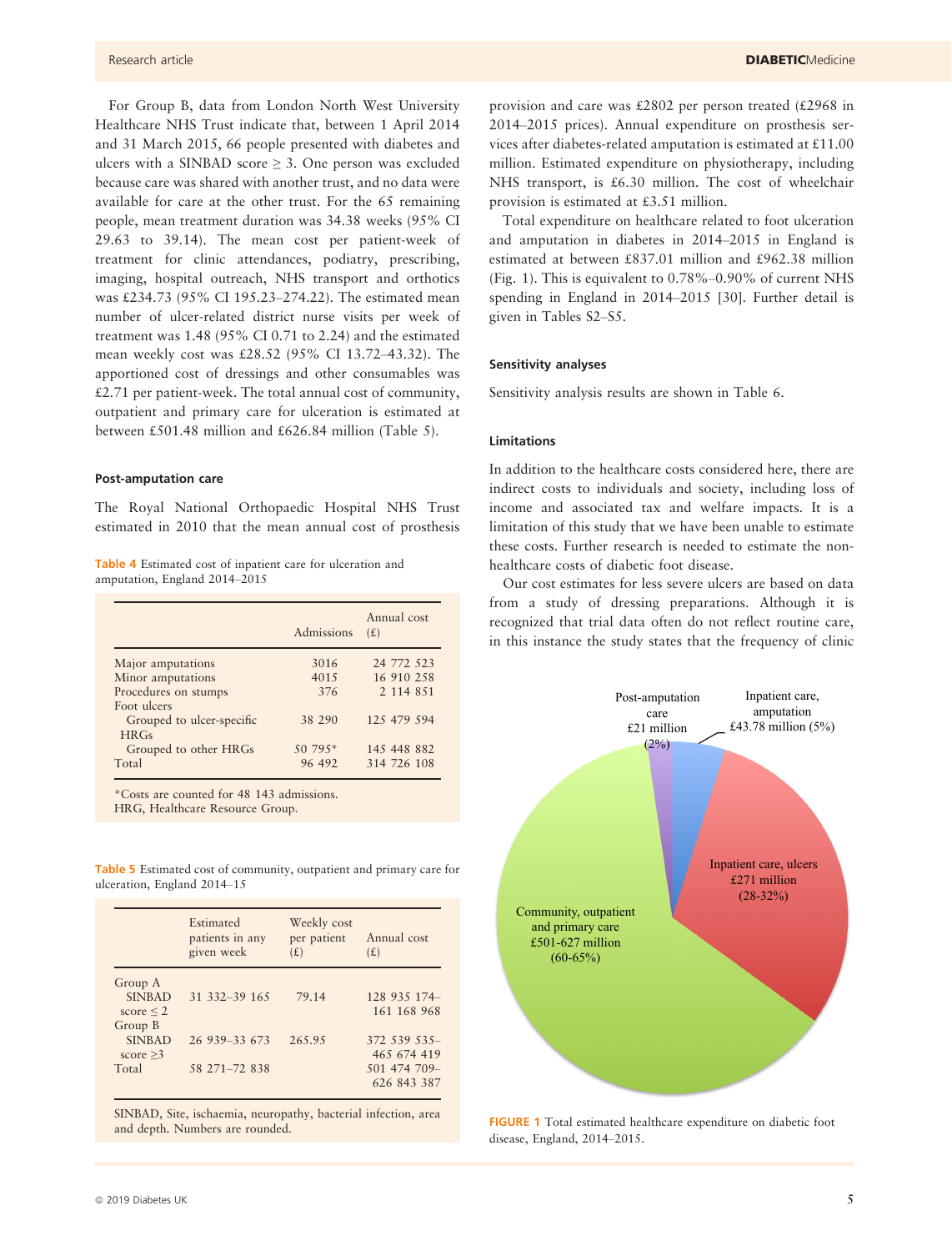#### Table 6 Sensitivity analysis results

| Sensitivity analysis      |                                                                                                                                                           | Estimated impact on<br>total costs           |
|---------------------------|-----------------------------------------------------------------------------------------------------------------------------------------------------------|----------------------------------------------|
| Sensitivity<br>analysis 1 | Proportion of severe ulcers = $50\%$                                                                                                                      | Increase by 2.55% to<br>$2.77\%$             |
|                           | Proportion of severe ulcers = $60\%$                                                                                                                      | Increase by 9.31% to<br>$10.12\%$            |
| Sensitivity<br>analysis 2 | Mean weekly cost for Group A reduced (increased) by 20%                                                                                                   | Reduce (increase) by<br>$3.08\%$ to $3.35\%$ |
| Sensitivity<br>analysis 3 | Mean weekly cost of clinic attendances, podiatry, prescribing, imaging, hospital outreach, NHS<br>transport and orthotics for Group B = £195.23 (£274.22) | Reduce (increase) by<br>6.61\% to 7.19\%     |
| Sensitivity<br>analysis 4 | Mean weekly district nurse cost for Group B = £13.72 (£43.32)                                                                                             | Reduce (increase) by<br>2.48% to $2.69%$     |
| Sensitivity<br>analysis 5 | Only excess bed day costs estimated for all ulcer admissions                                                                                              | Reduce by 1.02% to<br>1.17%                  |
| Sensitivity<br>analysis 6 | Ulcer prevalence $=$ 3% of diagnosed diabetes population                                                                                                  | Increase by 14.98% to<br>26.05%              |

visits was not affected by the trial, and that dressings were changed by the person with the foot ulcer, carers or nurses, according to usual procedure. Dressings, which were the focus of the study, account for  $\sim$  2% of weekly costs.

In common with many economic studies, we have in some instances used prices as a proxy for cost (e.g. for inpatient care and pharmaceuticals). Prices do not always accurately reflect economic costs. Sensitivity analyses in this paper are deterministic and univariate. We do not examine the impact of simultaneous variation of input parameters.

# **Discussion**

Our study indicates that, in addition to very high human costs, diabetic foot disease places a heavy financial burden on the healthcare system in England. The lower bound of our cost estimates is higher than combined NHS expenditure in England on breast, prostate and lung cancers. [31].

We previously estimated the cost of diabetic foot disease in England in 2010–2011 at £580 million, or 0.6% of the NHS budget (£602 million in 2014–2015 prices) [16]. Guest et al. estimated expenditure on 2012–2013 foot care in the UK at between £525 million and £728 million (£530–735 million in 2014–2015 prices) [32]. Caution should be exercised in comparing estimates across studies owing to differences in methodology. The estimates of Guest et al. were derived from general practitioner records for a sample of people with diabetes, whereas our study uses a whole population approach to inpatient care, examining national admissionlevel data for all ulcer and amputation admissions in diabetes, supplemented with local data for other care. We have obtained more detailed cost data on severe ulcer care since our previous study.

Even if exact comparison across studies is not possible, it appears that the cost of diabetic foot care, in absolute terms and as a proportion of healthcare spending, has increased substantially in recent years. Owing to increased diabetes prevalence, the number of diabetes-related amputations in England increased by 16% between 2009–2012 and 2012– 2015, even as rates per 10 000 people with diabetes were reduced [2].

Recent systematic reviews point to high and increasing costs for diabetic foot disease in many countries, though the levels of cost vary considerably [33,34]. These differences are likely to arise not only from study and population heterogeneity, but also from variation in patterns of care and cost structures.

Our study estimates that 90% of diabetic foot care costs in England are related to ulcers. Although amputation unit costs are large, the much greater incidence of ulceration leads to higher aggregate costs. If the NHS were to reduce the prevalence of diabetic foot ulcers in England by one-third, the gross annual saving would be more than £250 million. Simultaneously reducing the proportion of severe ulcers would reduce costs still further.

For much ulcer care, such as district nursing and community podiatry, there are no patient-level data sets in England, and block contracts are used for funding. Thus, commissioners often do not know how resources are used.

It is hoped that in the future new integrated data sets providing details of patient-level resource use across care settings will support further analysis of diabetic foot disease care processes, outcomes and costs.

The existence of national data sets in the UK, and of a universal healthcare system, supports analysis of this kind. Although care structures and unit costs will vary from country to country, it is likely that as diabetes prevalence and risk factors for foot disease increase globally, so too do the costs of diabetic foot disease. It is hoped that by illuminating the hidden costs of foot care, and of ulcers in particular, this article will support decision-making on diabetic foot care, not only in England, but also more widely.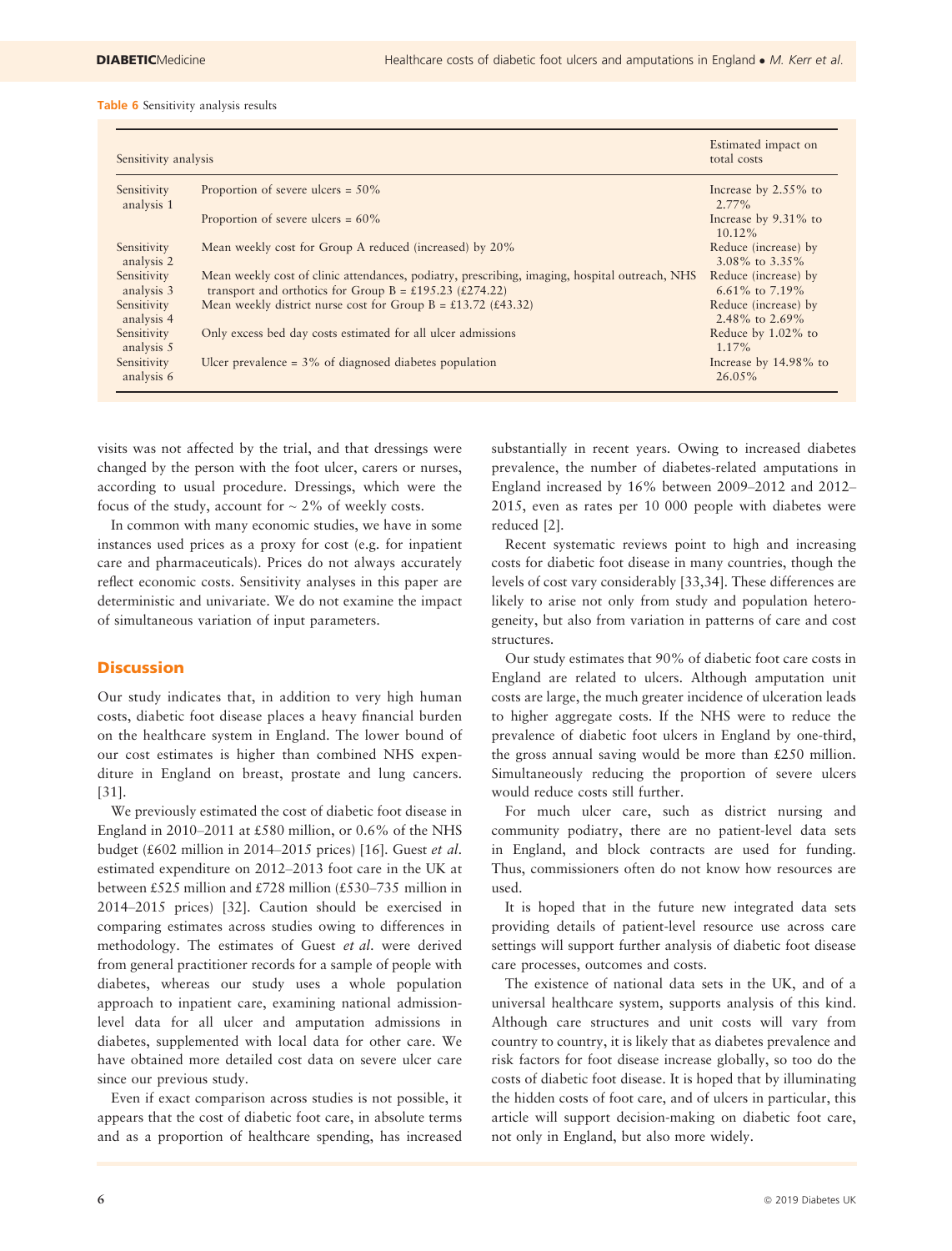MK was funded by Diabetes UK.

#### Competing interests

None declared.

#### Acknowledgments

We thank Professor Graham Leese of Dundee University for estimates of the prevalence of foot ulceration in Scotland from an unpublished audit. We also thank Professor Ceri Phillips of Swansea University for provision of details from the data set related to Jeffcoate et al. [25].

## Author contributions

All authors made substantial contributions to conception and design, revised the article critically for important intellectual content, and gave final approval to the version to be published. In addition, M.K. drafted and revised the article, and acquired, analysed and interpreted data. E.B., T.E., W.M.K., G.T. and M.S.S. made substantial contributions to acquisition of data, and analysis and interpretation of data. T.E. conducted the regression analysis.

## References

- 1 Abbott CA, Carrington AL, Ashe H, Bath S, Every LC, Griffiths J et al. The North-West Diabetes Foot Care Study: incidence of, and risk factors for, new diabetic foot ulceration in a community-based patient cohort. Diabet Med 2002; 19: 377–384.
- 2 Public Health England. Diabetes. Available at [https://fingertips.phe.](https://fingertips.phe.org.uk/profile/diabetes-ft) [org.uk/profile/diabetes-ft](https://fingertips.phe.org.uk/profile/diabetes-ft) Last accessed 21 May 2019.
- 3 Icks A, Scheer M, Morbach S, Genz J, Haastert B, Giani G et al. Time-dependent impact of diabetes on mortality in patients after major lower extremity amputation: survival in a population-based 5-year cohort in Germany. Diabetes Care 2011; 34: 1350–1354.
- 4 Ikonen TS, Sund R, Venermo M, Winell K. Fewer major amputations among individuals with diabetes in Finland in 1997–2007: a population-based study. Diabetes Care 2010; 33: 2598–2603.
- 5 Byrne C, Caskey F, Castledine C, Dawnay A, Ford D, Fraser S et al. UK Renal Registry 19th Annual Report of the Renal Association. Nephron 2017; 137(Suppl.1).
- 6 Icks A, Claessen H, Morbach S, Glaeske G, Hoffmann F. Timedependent impact of diabetes on mortality in patients with stroke: survival up to 5 years in a health insurance population cohort in Germany. Diabetes Care 2012; 35: 1868–1875.
- 7 Jupiter DC, Thorud JC, Buckley CJ, Shibuya N. The impact of foot ulceration and amputation on mortality in diabetic patients. I: from ulceration to death, a systematic review. Int Wound J 2016; 13: 892–903.
- 8 Walsh JW, Hoffstad OJ, Sullivan MO, Margolis DJ. Association of diabetic foot ulcer and death in a population-based cohort from the United Kingdom. Diabet Med 2016; 33: 1493–1498.
- 9 Ince P, Game FL, Jeffcoate WJ. Rate of healing of neuropathic ulcers of the foot in diabetes and its relationship to ulcer duration and ulcer area. Diabetes Care 2007; 30: 660–663.
- 10 Krishnan S, Nash F, Baker N, Fowler D, Rayman G. Reduction in diabetic amputations over 11 years in a defined U.K. population: benefits of multidisciplinary team work and continuous prospective audit. Diabetes Care 2008; 31: 99–101.
- 11 Canavan RJ, Unwin NC, Kelly WF, Connolly VM. Diabetes- and nondiabetes-related lower extremity amputation incidence before and after the introduction of better organized diabetes foot care: continuous longitudinal monitoring using a standard method. Diabetes Care 2008; 31: 459–463.
- 12 National Institute for Health and Care Excellence. Diabetic Foot Problems: Prevention and Management. Clinical guideline 19. Available at [https://www.nice.org.uk/guidance/ng19/evidence/full](https://www.nice.org.uk/guidance/ng19/evidence/full-guidance-pdf-15672915543)[guidance-pdf-15672915543](https://www.nice.org.uk/guidance/ng19/evidence/full-guidance-pdf-15672915543) Last accessed 21 May 2019.
- 13 Paisey RB, Abbott A, Levenson R, Harrington A, Browne D, Moore J et al. Diabetes-related major lower limb amputation incidence is strongly related to diabetic foot service provision and improves with enhancement of services: peer review of the South-West of England. Diabetic Med 2018; 35: 53–62.
- 14 Jeffcoate W, Barron E, Lomas J, Valabhji J, Young B. Using data to tackle the burden of amputation in diabetes. Lancet 2017; 390: e29–e30.
- 15 NHS Digital. National Diabetes Foot Care Audit 2014–17. Available at [https://digital.nhs.uk/data-and-information/clinical](https://digital.nhs.uk/data-and-information/clinical-audits-and-registries/national-diabetes-foot-care-audit)[audits-and-registries/national-diabetes-foot-care-audit](https://digital.nhs.uk/data-and-information/clinical-audits-and-registries/national-diabetes-foot-care-audit) Last accessed 21 May 2019.
- 16 Kerr M, Rayman G, Jeffcoate WJ. Cost of diabetic foot disease to the National Health Service in England. Diabet Med 2014; 31: 1498–1504.
- 17 Department of Health. Reference Costs 2014–15. Available at [https://www.gov.uk/government/publications/nhs-reference-costs-](https://www.gov.uk/government/publications/nhs-reference-costs-2014-to-2015)[2014-to-2015](https://www.gov.uk/government/publications/nhs-reference-costs-2014-to-2015) Last accessed 21 May 2019.
- 18 Curtis L, Burns A. Unit Costs of Health and Social Care 2015. Canterbury: Personal Social Services Research Unit, University of Kent. Available at [https://www.pssru.ac.uk/project-pages/unit](https://www.pssru.ac.uk/project-pages/unit-costs/unit-costs-2015/)[costs/unit-costs-2015/](https://www.pssru.ac.uk/project-pages/unit-costs/unit-costs-2015/) Last accessed 21 May 2019
- 19 Joint Formulary Committee. BNF 68. London: Pharmaceutical Press, 2014.
- 20 NHS England, Monitor. 2014/15 National Tariff Payment System. Available at [https://www.gov.uk/government/publications/nationa](https://www.gov.uk/government/publications/national-tariff-payment-system-2014-to-2015) [l-tariff-payment-system-2014-to-2015](https://www.gov.uk/government/publications/national-tariff-payment-system-2014-to-2015) Last accessed 21 May 2019.
- 21 Basu A, Rathouz PJ. Estimating marginal and incremental effects on health outcomes using flexible link and variance function models. Biostatistics 2005; 6: 93–109.
- 22 Department of Health. NHS Reference Costs 2010–11. Available at [https://data.gov.uk/dataset/7fa41b07-a296-47c7-b74b-](https://data.gov.uk/dataset/7fa41b07-a296-47c7-b74b-40ec3a102e6a/nhs-reference-costs-2010-11)[40ec3a102e6a/nhs-reference-costs-2010-11](https://data.gov.uk/dataset/7fa41b07-a296-47c7-b74b-40ec3a102e6a/nhs-reference-costs-2010-11) Last accessed 21 May 2019.
- 23 Oyibo SO, Jude EB, Tarawneh I, Nguyen HC, Harkless LB, Boulton AJ. A comparison of two diabetic foot ulcer classification systems: the Wagner and the University of Texas wound classification systems. Diabetes Care 2001; 24: 84–88.
- 24 Ince P, Abbas ZG, Lutale JK, Basit A, Ali SM, Chohan F et al. Use of the SINBAD classification system and score in comparing outcome of foot ulcer management on three continents. Diabetes Care 2008; 31: 964–967.
- 25 Jeffcoate WJ, Price PE, Phillips CJ, Game FL, Mudge E, Davies S et al. Randomised controlled trial of the use of three dressing preparations in the management of chronic ulceration of the foot in diabetes. Health Technol Assess 2009; 13: 1–86, iii–iv.
- 26 Leese GP, Stang D, McKnight JA and the Scottish Diabetes Foot Action Group. A national strategic approach to diabetic foot disease in Scotland: changing a culture. Br J Diabetes Vasc Dis 2011 11: 69–73.
- 27 NHS Digital. Quality and Outcomes Framework (QOF) 2014– 15. Available at [https://digital.nhs.uk/data-and-information/pub](https://digital.nhs.uk/data-and-information/publications/statistical/quality-and-outcomes-framework-achievement-prevalence-and-exceptions-data/quality-and-outcomes-framework-qof-2014-15)